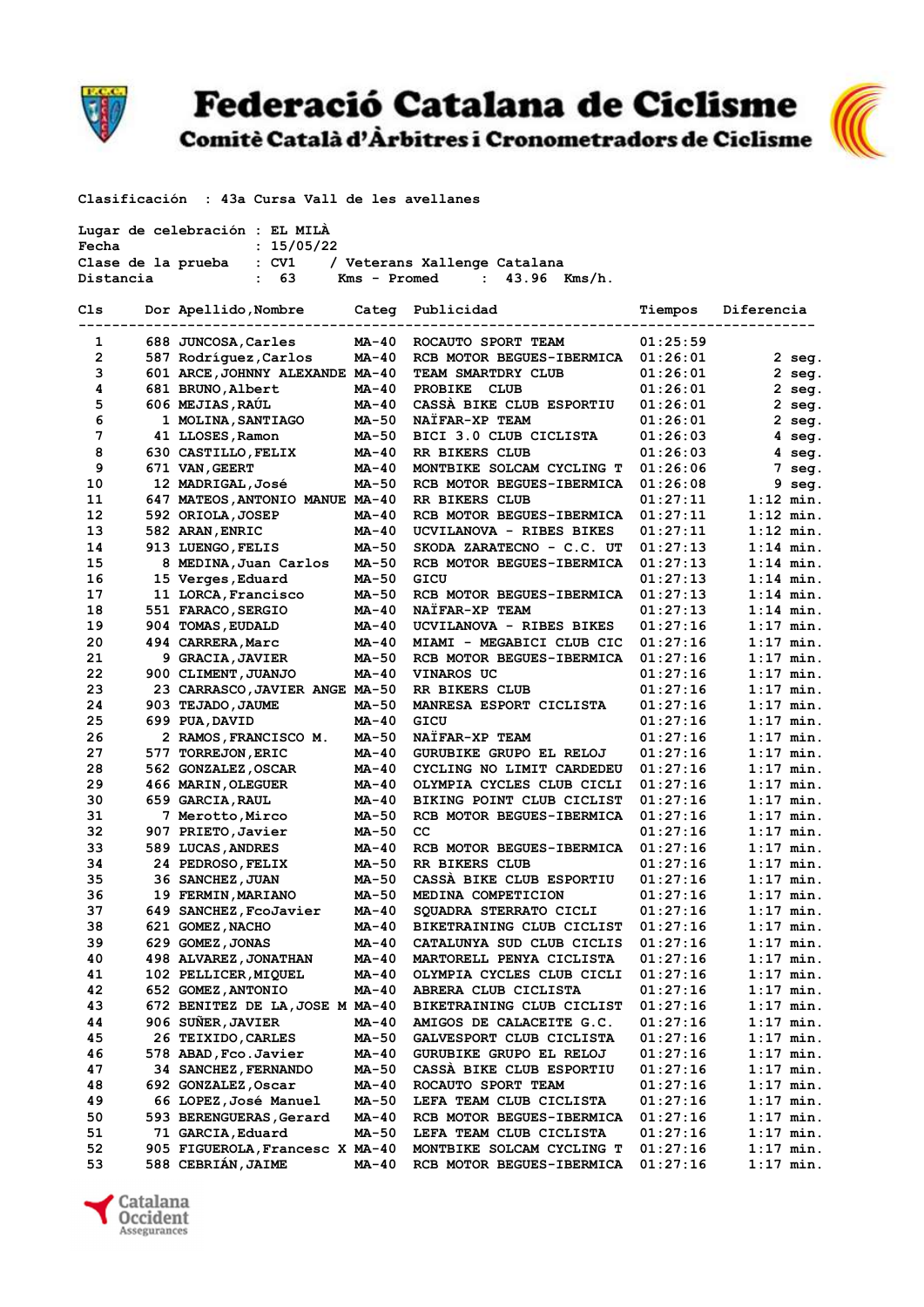

### **Federació Catalana de Ciclisme** Comitè Català d'Àrbitres i Cronometradors de Ciclisme



| 54  | 637 BANERES, ALBERT             | <b>MA-40</b> | MUNT BIKES CLUB CICLISTA  | 01:27:16 | $1:17$ min. |
|-----|---------------------------------|--------------|---------------------------|----------|-------------|
| 55  | 14 FARICLE, Javier              | <b>MA-50</b> | RCB MOTOR BEGUES-IBERMICA | 01:27:16 | $1:17$ min. |
| 56  | 635 MONTERO, Moises             | <b>MA-40</b> | BIKING POINT CLUB CICLIST | 01:27:16 | $1:17$ min. |
| 57  | 581 FUENTES, IVAN               | <b>MA-40</b> | GURUBIKE GRUPO EL RELOJ   | 01:27:16 | $1:17$ min. |
| 58  | 35 HUELAMO, RICARD              | MA-50        | CASSA BIKE CLUB ESPORTIU  | 01:27:16 | $1:17$ min. |
| 59  | 696 Sancho, Batiste             | MA-40        | MONTSIA PENYA CICLISTA    | 01:27:16 | $1:17$ min. |
|     |                                 |              |                           |          |             |
| 60  | 43 LOPEZ, Joan                  | MA-50        | BAIX PENEDES PENYA CICLIS | 01:27:16 | $1:17$ min. |
| 61  | 109 FERRE, RAMON                | <b>MA-40</b> | EL MORELL CLUB CICLISTA   | 01:27:16 | $1:17$ min. |
| 62  | 683 ESTEBAN, Angel              | <b>MA-40</b> | CAT BIKE CLUB CICLISTA    | 01:27:16 | $1:17$ min. |
| 63  | 605 TADDEY DE, DIEGO            | MA-40        | BIKETRAINING CLUB CICLIST | 01:27:16 | $1:17$ min. |
| 64  | 32 CAÑIZARES, Antonio           | MA-50        | MARTORELL PENYA CICLISTA  | 01:27:16 | $1:17$ min. |
| 65  | 583 ROMAN, Jorge                | <b>MA-40</b> | UCVILANOVA - RIBES BIKES  | 01:27:16 | $1:17$ min. |
| 66  | 600 NAVARRO, Miguel Angel MA-40 |              | CASSA BIKE CLUB ESPORTIU  | 01:27:24 | $1:25$ min. |
| 67  | 4 MORAL, ENRIQUE                | MA-50        | RATPENAT CLUB CICLISTA    | 01:27:26 | $1:27$ min. |
| 68  |                                 | MA-50        | FURORE CYCLING CLUB       | 01:27:26 | $1:27$ min. |
|     | 86 BARLERIN, YANN               |              |                           |          |             |
| 69  | 670 CARMONA, Alejandro          | <b>MA-40</b> | RATPENAT CLUB CICLISTA    | 01:27:26 | $1:27$ min. |
| 70  | 674 POY, JUAN JOSE              | <b>MA-40</b> | BIKING POINT CLUB CICLIST | 01:27:26 | $1:27$ min. |
| 71  | 84 Olano, Roberto               | MA-50        | ILERLLENGÜES CYCLING TEAM | 01:27:26 | $1:27$ min. |
| 72  | 697 LLETI, Joan Andreu          | <b>MA-40</b> | ROCAUTO SPORT TEAM        | 01:27:26 | $1:27$ min. |
| 73  | 17 PEREZ, DANIEL                | <b>MA-50</b> | RCB MOTOR BEGUES-IBERMICA | 01:27:26 | $1:27$ min. |
| 74  | 553 ORTUÑO, ISMAEL              | MA-40        | NAÏFAR-XP TEAM            | 01:27:26 | $1:27$ min. |
| 75  | 656 MERRITT, MARTON             | MA-40        | TEAM SMARTDRY CLUB        | 01:27:26 | $1:27$ min. |
| 76  | 3 VIANA, Pedro                  | <b>MA-50</b> | NAIFAR-XP TEAM            | 01:27:26 | $1:27$ min. |
|     |                                 |              |                           |          |             |
| 77  | 65 ROBERT, Francesc             | <b>MA-50</b> | ANDORRA SPRINT CLUB       | 01:27:26 | $1:27$ min. |
| 78  | 666 BLASCO, RUBEN AITOR         | MA-40        | GURUBIKE GRUPO EL RELOJ   | 01:27:26 | $1:27$ min. |
| 79  | 550 SORIA, XAVIER               | $MA-40$      | NAIFAR-XP TEAM            | 01:27:26 | $1:27$ min. |
| 80  | 909 HIDALGO, FELIX              | <b>MA-40</b> | IBERIA C.C.               | 01:27:26 | $1:27$ min. |
| 81  | 584 PRAT, PATRICK               | <b>MA-40</b> | UCVILANOVA - RIBES BIKES  | 01:27:26 | $1:27$ min. |
| 82  | 633 CUADRA, JOSE LUIS           | <b>MA-40</b> | ABRERA CLUB CICLISTA      | 01:27:26 | $1:27$ min. |
| 83  | 21 SANCHEZ, MANUEL              | <b>MA-50</b> | RAVET BIKE PARETS CLUB CI | 01:27:26 | $1:27$ min. |
| 84  | 638 MARTINEZ, SERGIO            | MA-40        | GR BIKES CYCLING TEAM     | 01:27:26 | $1:27$ min. |
|     |                                 |              | ILERLLENGÜES CYCLING TEAM |          |             |
| 85  | 78 CASALS, JOSEP MARIA          | MA-50        |                           | 01:27:26 | $1:27$ min. |
| 86  | 29 CARMONA, Fco. Angel          | <b>MA-50</b> | UCVILANOVA - RIBES BIKES  | 01:27:26 | $1:27$ min. |
| 87  | 37 CORTIZO, José Antonio MA-50  |              | LEFA TEAM CLUB CICLISTA   | 01:27:26 | $1:27$ min. |
| 88  | 604 TIRADO, Antonio             | MA-40        | BIKETRAINING CLUB CICLIST | 01:27:26 | $1:27$ min. |
| 89  | 25 PARERA, ALEX                 | <b>MA-50</b> | CASSA BIKE CLUB ESPORTIU  | 01:27:26 | $1:27$ min. |
| 90  | 695 RUBIO, Jordi                | <b>MA-40</b> | ROCAUTO SPORT TEAM        | 01:27:33 | $1:34$ min. |
| 91  | 661 MOLINA, Cleofas             | <b>MA-40</b> | GUINEUS CLUB CICLISTA     | 01:27:33 | $1:34$ min. |
| 92  | 940 AZAGRA, DANIEL              | MA-40        | SKODA ZARATECNO - C.C. UT | 01:27:35 | $1:36$ min. |
| 93  | 5 TORRADO, MANEL                | <b>MA-50</b> | CYCLING NO LIMIT CARDEDEU | 01:27:38 | $1:39$ min. |
| 94  | 72 SEPULVEDA, Rodrigo           | MA-50        | RANDONNEUR CULTURA CICLIS | 01:27:38 | $1:39$ min. |
|     |                                 |              |                           |          |             |
| 95  | 598 MONGE, JOSE MARIA           | <b>MA-40</b> | SKODA ZARATECNO - C.C. UT | 01:27:40 | $1:41$ min. |
| 96  | 680 IGLESIAS, ESTEBAN           | <b>MA-40</b> | RR BIKERS CLUB            | 01:27:42 | $1:43$ min. |
| 97  | 555 PEREZ, XAVI                 | MA-40        | NATFAR-XP TEAM            | 01:27:48 | $1:49$ min. |
| 98  | 898 CIOBANIUC, CIPRIAN          | $MA-40$      | MONTBIKE SOLCAM CYCLING T | 01:31:19 | $5:20$ min. |
| 99  | 911 CRUCES, DIEGO               | MA-40        | SKODA ZARATECNO - C.C. UT | 01:27:58 | 1 Vts       |
| 100 | 679 COLOMÉ, VICTOR              | MA-40        | GUIMON CYCLING GRUPO CICL | 01:41:51 | 1 Vts       |
| 101 | 645 PEREZ, EDUARDO DAVID        | MA-40        | RCB MOTOR BEGUES-IBERMICA | 01:52:21 | 1 Vts       |
| 102 | 74 DE DIEGO, Miquel             | MA-60        | VETERANOS CATALUNYA ASOCI | 02:14:41 | 2 Vts       |
| 103 | 912 ROTTLER, Ulrich             | MA-60        | RC 1886 VILLINGEN         | 02:14:41 | 2 Vts       |
|     |                                 |              |                           |          |             |
| 104 | 46 OLMEDILLAS, Federico         | MA-60        | RCB MOTOR BEGUES-IBERMICA | 02:14:42 | 2 Vts       |
| 105 | 48 TERRONES, Antonio            | MA-60        | RCB MOTOR BEGUES-IBERMICA | 02:14:44 | 2 Vts       |
| 106 | 55 GANDUL, Angel                | MA-60        | GALVESPORT CLUB CICLISTA  | 02:14:44 | 2 Vts       |
| 107 | 87 NOCETE, José                 | MA-60        | MONTORNES CLUB CICLISTA   | 02:14:44 | 2 Vts       |
| 108 | 788 MILLA, YULIMAR              | <b>F-M30</b> | RCB MOTOR BEGUES-IBERMICA | 02:14:44 | 2 Vts       |
| 109 | 108 MORALES, Jaume              | MA-40        | NAIFAR-XP TEAM            | 02:14:44 | 2 Vts       |
| 110 | 75 AMOR, JESÚS                  | MA-60        | VETERANOS CATALUNYA ASOCI | 02:14:44 | 2 Vts       |
| 111 | 789 SARDINA, SANDRA             | $F-M40$      | RR BIKERS CLUB            | 02:14:44 | 2 Vts       |
| 112 | 786 OSPINA, ÚRSULA              | $F-M40$      | RATPENAT CLUB CICLISTA    | 02:14:44 | 2 Vts       |
|     |                                 |              |                           |          |             |
| 113 | 47 Ramírez, Adriano             | MA-60        | RCB MOTOR BEGUES-IBERMICA | 02:14:44 | 2 Vts       |
| 114 | 44 Perez, José                  | MA-60        | CYCLING NO LIMIT CARDEDEU | 02:14:44 | 2 Vts       |
| 115 | 61 SABATER, Jordi               | MA-60        | BANYOLES CLUB CICLISTA    | 02:14:44 | 2 Vts       |
| 116 | 57 ROCA, Francisco              | MA-60        | VETERANOS CATALUNYA ASOCI | 02:14:51 | 2 Vts       |

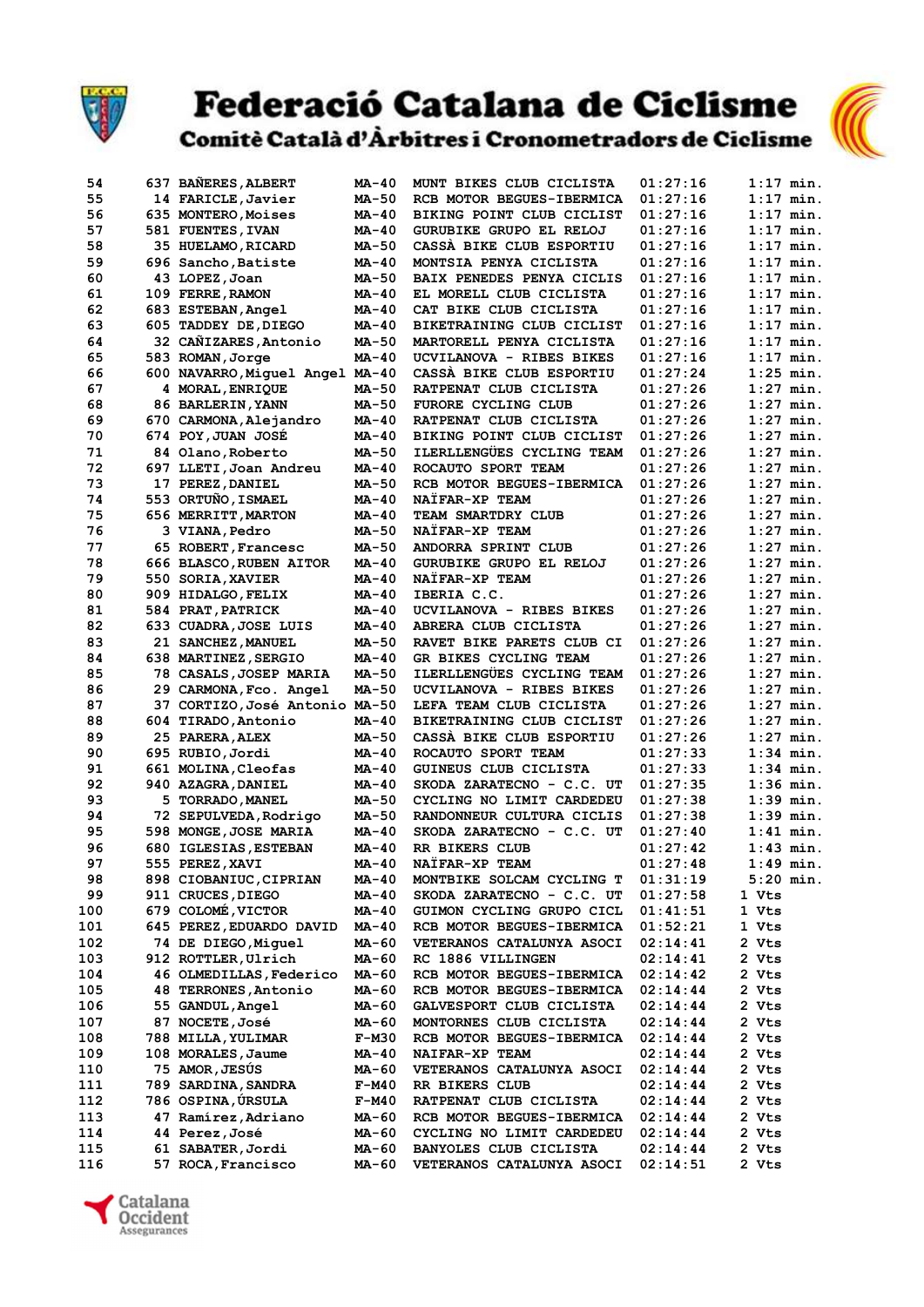

## **Federació Catalana de Ciclisme**





Corredores clasificados : 131

Clasificación de : MASTER 40

| 1              | 688 JUNCOSA, Carles             | MA-40        | ROCAUTO SPORT TEAM                 | 01:25:59 |             |             |
|----------------|---------------------------------|--------------|------------------------------------|----------|-------------|-------------|
| $\overline{2}$ | 587 Rodríguez, Carlos           | MA-40        | RCB MOTOR BEGUES-IBERMICA 01:26:01 |          |             | $2$ seg.    |
| 3              | 601 ARCE, JOHNNY ALEXANDE MA-40 |              | TEAM SMARTDRY CLUB                 | 01:26:01 |             | 2 seg.      |
| 4              | 681 BRUNO, Albert               | $MA-40$      | <b>PROBIKE</b><br>CLUB             | 01:26:01 |             | 2 seg.      |
| 5              | 606 MEJIAS, RAÚL                | $MA-40$      | CASSA BIKE CLUB ESPORTIU           | 01:26:01 |             | $2$ seq.    |
| 6              | 630 CASTILLO, FELIX             | MA-40        | RR BIKERS CLUB                     | 01:26:03 |             | 4 seg.      |
| 7              | 671 VAN, GEERT                  | $MA-40$      | MONTBIKE SOLCAM CYCLING T 01:26:06 |          |             | 7 seg.      |
| 8              | 647 MATEOS, ANTONIO MANUE MA-40 |              | RR BIKERS CLUB                     | 01:27:11 |             | $1:12$ min. |
| 9              | 592 ORIOLA, JOSEP               | MA-40        | RCB MOTOR BEGUES-IBERMICA 01:27:11 |          |             | $1:12$ min. |
| 10             | 582 ARAN, ENRIC                 | MA-40        | UCVILANOVA - RIBES BIKES           | 01:27:11 |             | $1:12$ min. |
| 11             | 551 FARACO, SERGIO              | <b>MA-40</b> | <b>NAÏFAR-XP TEAM</b>              | 01:27:13 |             | $1:14$ min. |
| 12             | 904 TOMAS, EUDALD               | <b>MA-40</b> | UCVILANOVA - RIBES BIKES           | 01:27:16 |             | $1:17$ min. |
| 13             | 494 CARRERA, Marc               | $MA-40$      | MIAMI - MEGABICI CLUB CIC 01:27:16 |          |             | $1:17$ min. |
| 14             | 900 CLIMENT, JUANJO             | MA-40        | <b>VINAROS UC</b>                  | 01:27:16 |             | $1:17$ min. |
| 15             | 699 PUA, DAVID                  | <b>MA-40</b> | GICU                               | 01:27:16 |             | $1:17$ min. |
| 16             | 577 TORREJON, ERIC              | MA-40        | GURUBIKE GRUPO EL RELOJ            | 01:27:16 |             | $1:17$ min. |
| 17             | 562 GONZALEZ, OSCAR             | MA-40        | CYCLING NO LIMIT CARDEDEU 01:27:16 |          |             | $1:17$ min. |
| 18             | 466 MARIN, OLEGUER              | <b>MA-40</b> | OLYMPIA CYCLES CLUB CICLI 01:27:16 |          |             | $1:17$ min. |
| 19             | 659 GARCIA, RAUL                | $MA-40$      | BIKING POINT CLUB CICLIST 01:27:16 |          |             | $1:17$ min. |
| 20             | 589 LUCAS, ANDRES               | $MA-40$      | RCB MOTOR BEGUES-IBERMICA 01:27:16 |          |             | $1:17$ min. |
| 21             | 649 SANCHEZ, FcoJavier          | MA-40        | SOUADRA STERRATO CICLI             | 01:27:16 |             | $1:17$ min. |
| 22             | 621 GOMEZ, NACHO                | <b>MA-40</b> | BIKETRAINING CLUB CICLIST 01:27:16 |          |             | $1:17$ min. |
| 23             | 629 GOMEZ, JONAS                | $MA-40$      | CATALUNYA SUD CLUB CICLIS 01:27:16 |          |             | $1:17$ min. |
| 24             | 498 ALVAREZ, JONATHAN           | MA-40        | MARTORELL PENYA CICLISTA           | 01:27:16 |             | $1:17$ min. |
| 25             | 102 PELLICER, MIQUEL            | MA-40        | OLYMPIA CYCLES CLUB CICLI 01:27:16 |          |             | $1:17$ min. |
| 26             | 652 GOMEZ, ANTONIO              | <b>MA-40</b> | ABRERA CLUB CICLISTA               | 01:27:16 |             | $1:17$ min. |
| 27             | 672 BENITEZ DE LA, JOSE M MA-40 |              | BIKETRAINING CLUB CICLIST 01:27:16 |          |             | $1:17$ min. |
| 28             | 906 SUÑER, JAVIER               | <b>MA-40</b> | AMIGOS DE CALACEITE G.C.           | 01:27:16 |             | $1:17$ min. |
| 29             | 578 ABAD, Fco. Javier           | $MA-40$      | <b>GURUBIKE GRUPO EL RELOJ</b>     | 01:27:16 |             | $1:17$ min. |
| 30             | 692 GONZALEZ, Oscar             | $MA-40$      | ROCAUTO SPORT TEAM                 | 01:27:16 |             | $1:17$ min. |
| 31             | 593 BERENGUERAS, Gerard         | MA-40        | RCB MOTOR BEGUES-IBERMICA 01:27:16 |          |             | $1:17$ min. |
| 32             | 905 FIGUEROLA, Francesc X MA-40 |              | MONTBIKE SOLCAM CYCLING T 01:27:16 |          |             | $1:17$ min. |
| 33             | 588 CEBRIÁN, JAIME              | $MA-40$      | RCB MOTOR BEGUES-IBERMICA 01:27:16 |          |             | $1:17$ min. |
| 34             | 637 BAÑERES, ALBERT             | $MA-40$      | MUNT BIKES CLUB CICLISTA           | 01:27:16 |             | $1:17$ min. |
| 35             | 635 MONTERO, Moises             | MA-40        | BIKING POINT CLUB CICLIST 01:27:16 |          |             | $1:17$ min. |
| 36             | 581 FUENTES, IVAN               | <b>MA-40</b> | GURUBIKE GRUPO EL RELOJ            | 01:27:16 |             | $1:17$ min. |
| 37             | 696 Sancho, Batiste             | $MA-40$      | MONTSIA PENYA CICLISTA             | 01:27:16 |             | $1:17$ min. |
| 38             | 109 FERRE, RAMON                | $MA-40$      | EL MORELL CLUB CICLISTA            | 01:27:16 |             | $1:17$ min. |
| 39             | 683 ESTEBAN, Angel              | MA-40        | CAT BIKE CLUB CICLISTA             | 01:27:16 |             | $1:17$ min. |
| 40             | 605 TADDEY DE, DIEGO            | MA-40        | BIKETRAINING CLUB CICLIST 01:27:16 |          |             | $1:17$ min. |
| 41             | 583 ROMAN, Jorge                | MA-40        | UCVILANOVA - RIBES BIKES           | 01:27:16 |             | $1:17$ min. |
| 42             | 600 NAVARRO, Miquel Angel MA-40 |              | CASSA BIKE CLUB ESPORTIU           | 01:27:24 |             | $1:25$ min. |
| 43             | 670 CARMONA, Aleiandro          | <b>MA-40</b> | RATPENAT CLUB CICLISTA             | 01:27:26 | $1:27$ min. |             |
|                |                                 |              |                                    |          |             |             |

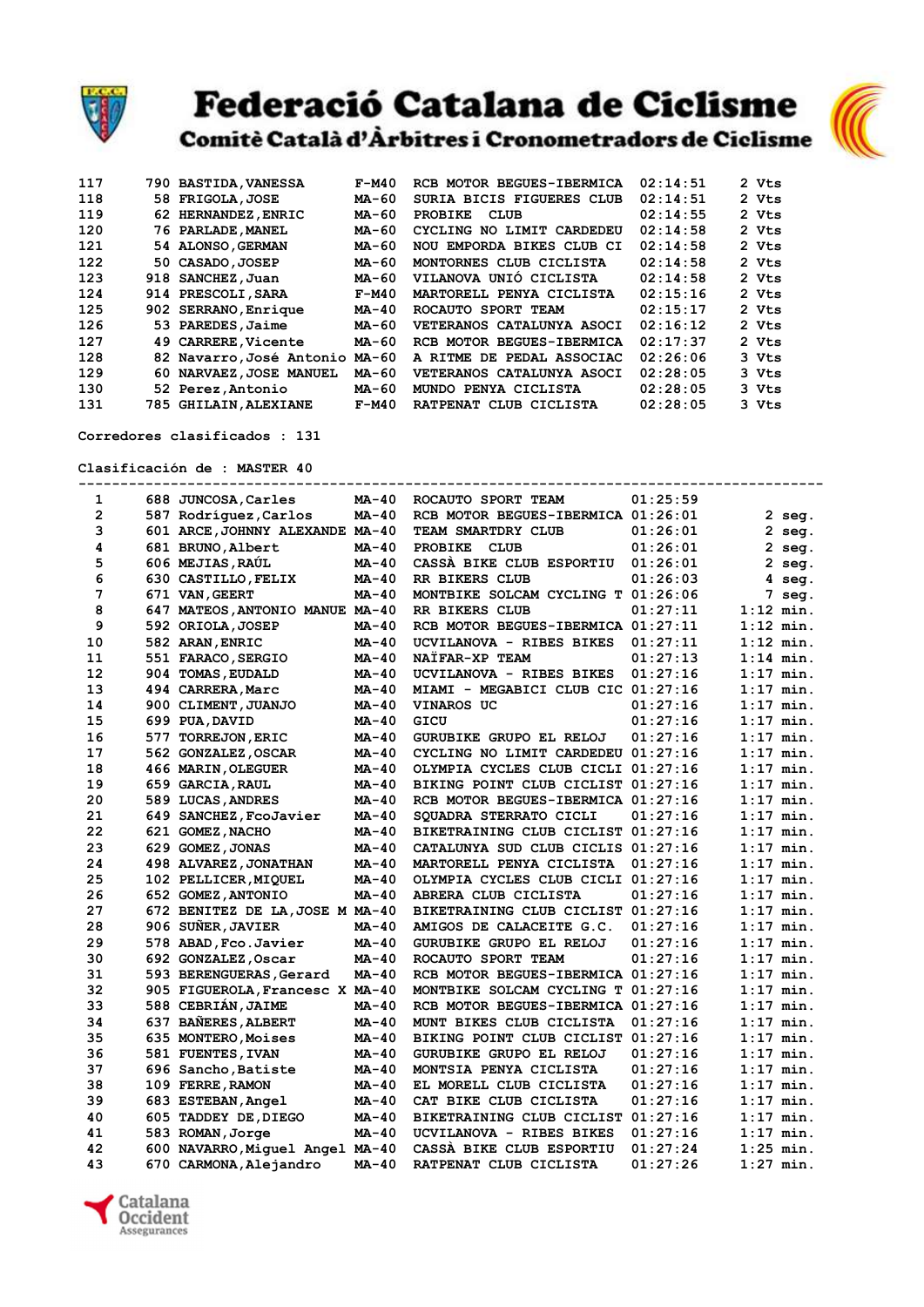

# Federació Catalana de Ciclisme<br>Comitè Català d'Àrbitres i Cronometradors de Ciclisme



| 44           | 674 POY, JUAN JOSE             | <b>MA-40</b> | BIKING POINT CLUB CICLIST 01:27:26   |          | $1:27$ min. |
|--------------|--------------------------------|--------------|--------------------------------------|----------|-------------|
| 45           | 697 LLETI, Joan Andreu         | <b>MA-40</b> | ROCAUTO SPORT TEAM                   | 01:27:26 | $1:27$ min. |
| 46           | 553 ORTUÑO, ISMAEL             | <b>MA-40</b> | NAIFAR-XP TEAM                       | 01:27:26 | $1:27$ min. |
| 47           | 656 MERRITT, MARTON            | MA-40        | TEAM SMARTDRY CLUB                   | 01:27:26 | $1:27$ min. |
| 48           | 666 BLASCO, RUBEN AITOR        | <b>MA-40</b> | GURUBIKE GRUPO EL RELOJ              | 01:27:26 | $1:27$ min. |
| 49           | 550 SORIA, XAVIER              | MA-40        | NAIFAR-XP TEAM                       | 01:27:26 | $1:27$ min. |
| 50           | 909 HIDALGO, FELIX             | <b>MA-40</b> | IBERIA C.C.                          | 01:27:26 | $1:27$ min. |
| 51           | 584 PRAT, PATRICK              | MA-40        | UCVILANOVA - RIBES BIKES             | 01:27:26 | $1:27$ min. |
| 52           | 633 CUADRA, JOSE LUIS          | MA-40        | ABRERA CLUB CICLISTA                 | 01:27:26 | $1:27$ min. |
| 53           | 638 MARTINEZ, SERGIO           | <b>MA-40</b> | GR BIKES CYCLING TEAM                | 01:27:26 | $1:27$ min. |
| 54           | 604 TIRADO, Antonio            | MA-40        | BIKETRAINING CLUB CICLIST 01:27:26   |          | $1:27$ min. |
| 55           | 695 RUBIO, Jordi               | <b>MA-40</b> | ROCAUTO SPORT TEAM                   | 01:27:33 | $1:34$ min. |
| 56           | 661 MOLINA, Cleofas            | $MA-40$      | GUINEUS CLUB CICLISTA                | 01:27:33 | $1:34$ min. |
| 57           | 940 AZAGRA, DANIEL             | MA-40        | SKODA ZARATECNO - C.C. UT $01:27:35$ |          | $1:36$ min. |
| 58           | 598 MONGE, JOSE MARIA          | <b>MA-40</b> | SKODA ZARATECNO - C.C. UT 01:27:40   |          | $1:41$ min. |
| 59           | 680 IGLESIAS, ESTEBAN          | MA-40        | RR BIKERS CLUB                       | 01:27:42 | $1:43$ min. |
| 60           |                                | MA-40        | NAIFAR-XP TEAM                       | 01:27:48 | $1:49$ min. |
|              | 555 PEREZ, XAVI                |              |                                      |          |             |
| 61           | 898 CIOBANIUC, CIPRIAN         | <b>MA-40</b> | MONTBIKE SOLCAM CYCLING T 01:31:19   |          | $5:20$ min. |
| 62           | 911 CRUCES, DIEGO              | MA-40        | SKODA ZARATECNO - C.C. UT 01:27:58   |          | 1 Vts       |
| 63           | 679 COLOMÉ, VICTOR             | $MA-40$      | GUIMON CYCLING GRUPO CICL 01:41:51   |          | 1 Vts       |
| 64           | 645 PEREZ, EDUARDO DAVID       | MA-40        | RCB MOTOR BEGUES-IBERMICA 01:52:21   |          | 1 Vts       |
| 65           | 108 MORALES, Jaume             | MA-40        | NAIFAR-XP TEAM                       | 02:14:44 | 2 Vts       |
| 66           | 902 SERRANO, Enrique           | MA-40        | ROCAUTO SPORT TEAM                   | 02:15:17 | 2 Vts       |
|              | Clasificación de : MASTER 50   |              |                                      |          |             |
| 1            | 1 MOLINA, SANTIAGO             | MA-50        | NATFAR-XP TEAM                       | 01:26:01 | seg.        |
| $\mathbf{2}$ | 41 LLOSES, Ramon               | MA-50        | BICI 3.0 CLUB CICLISTA               | 01:26:03 | $2$ seq.    |
| 3            | 12 MADRIGAL, José              | <b>MA-50</b> | RCB MOTOR BEGUES-IBERMICA 01:26:08   |          | 7 seg.      |
| 4            | 913 LUENGO, FELIS              | <b>MA-50</b> | SKODA ZARATECNO - C.C. UT 01:27:13   |          | $1:12$ min. |
| 5            | 8 MEDINA, Juan Carlos          | <b>MA-50</b> | RCB MOTOR BEGUES-IBERMICA 01:27:13   |          | $1:12$ min. |
| 6            | 15 Verges, Eduard              | MA-50        | GICU                                 | 01:27:13 | $1:12$ min. |
| 7            | 11 LORCA, Francisco            | <b>MA-50</b> | RCB MOTOR BEGUES-IBERMICA 01:27:13   |          | $1:12$ min. |
| 8            | 9 GRACIA, JAVIER               | <b>MA-50</b> | RCB MOTOR BEGUES-IBERMICA 01:27:16   |          | $1:15$ min. |
| 9            | 23 CARRASCO, JAVIER ANGE MA-50 |              | RR BIKERS CLUB                       | 01:27:16 | $1:15$ min. |
| 10           | 903 TEJADO, JAUME              | <b>MA-50</b> | MANRESA ESPORT CICLISTA              | 01:27:16 | $1:15$ min. |
| 11           |                                | <b>MA-50</b> | NATFAR-XP TEAM                       | 01:27:16 | $1:15$ min. |
|              | 2 RAMOS, FRANCISCO M.          | <b>MA-50</b> |                                      |          |             |
| 12           | 7 Merotto, Mirco               |              | RCB MOTOR BEGUES-IBERMICA 01:27:16   |          | $1:15$ min. |
| 13           | 907 PRIETO, Javier             | MA-50        | cc                                   | 01:27:16 | $1:15$ min. |
| 14           | 24 PEDROSO, FELIX              | <b>MA-50</b> | RR BIKERS CLUB                       | 01:27:16 | $1:15$ min. |
| 15           | 36 SANCHEZ, JUAN               | <b>MA-50</b> | CASSA BIKE CLUB ESPORTIU             | 01:27:16 | $1:15$ min. |
| 16           | 19 FERMIN, MARIANO             | MA-50        | MEDINA COMPETICION                   | 01:27:16 | $1:15$ min. |
| 17           | 26 TEIXIDO, CARLES             | MA-50        | GALVESPORT CLUB CICLISTA             | 01:27:16 | $1:15$ min. |
| 18           | 34 SANCHEZ, FERNANDO           | MA-50        | CASSA BIKE CLUB ESPORTIU             | 01:27:16 | $1:15$ min. |
| 19           | 66 LOPEZ, José Manuel          | <b>MA-50</b> | LEFA TEAM CLUB CICLISTA              | 01:27:16 | $1:15$ min. |
| 20           | 71 GARCIA, Eduard              | MA-50        | LEFA TEAM CLUB CICLISTA              | 01:27:16 | $1:15$ min. |
| 21           | 14 FARICLE, Javier             | MA-50        | RCB MOTOR BEGUES-IBERMICA 01:27:16   |          | $1:15$ min. |
| 22           | 35 HUELAMO, RICARD             | MA-50        | CASSA BIKE CLUB ESPORTIU             | 01:27:16 | $1:15$ min. |
| 23           | 43 LOPEZ, Joan                 | MA-50        | BAIX PENEDES PENYA CICLIS 01:27:16   |          | $1:15$ min. |
| 24           | 32 CAÑIZARES, Antonio          | MA-50        | MARTORELL PENYA CICLISTA             | 01:27:16 | $1:15$ min. |
| 25           | 4 MORAL, ENRIQUE               | MA-50        | RATPENAT CLUB CICLISTA               | 01:27:26 | $1:25$ min. |
| 26           | 86 BARLERIN, YANN              | MA-50        | FURORE CYCLING CLUB                  | 01:27:26 | $1:25$ min. |
| 27           | 84 Olano, Roberto              | <b>MA-50</b> | ILERLLENGÜES CYCLING TEAM 01:27:26   |          | $1:25$ min. |
| 28           | 17 PEREZ, DANIEL               | MA-50        | RCB MOTOR BEGUES-IBERMICA 01:27:26   |          | $1:25$ min. |
| 29           | 3 VIANA, Pedro                 | MA-50        | NAIFAR-XP TEAM                       | 01:27:26 | $1:25$ min. |
| 30           | 65 ROBERT, Francesc            | MA-50        | ANDORRA SPRINT CLUB                  | 01:27:26 | $1:25$ min. |
| 31           | 21 SANCHEZ, MANUEL             | MA-50        | RAVET BIKE PARETS CLUB CI 01:27:26   |          | $1:25$ min. |
| 32           | 78 CASALS, JOSEP MARIA         | MA-50        | ILERLLENGUES CYCLING TEAM 01:27:26   |          | $1:25$ min. |
| 33           | 29 CARMONA, Fco. Angel         | MA-50        | UCVILANOVA - RIBES BIKES             | 01:27:26 | $1:25$ min. |
| 34           | 37 CORTIZO, José Antonio MA-50 |              | LEFA TEAM CLUB CICLISTA              | 01:27:26 | $1:25$ min. |
| 35           | 25 PARERA, ALEX                | MA-50        | CASSA BIKE CLUB ESPORTIU             | 01:27:26 | $1:25$ min. |
| 36           | 5 TORRADO, MANEL               | MA-50        | CYCLING NO LIMIT CARDEDEU 01:27:38   |          | $1:37$ min. |
| 37           | 72 SEPULVEDA, Rodrigo          | MA-50        | RANDONNEUR CULTURA CICLIS 01:27:38   |          | $1:37$ min. |
|              |                                |              |                                      |          |             |

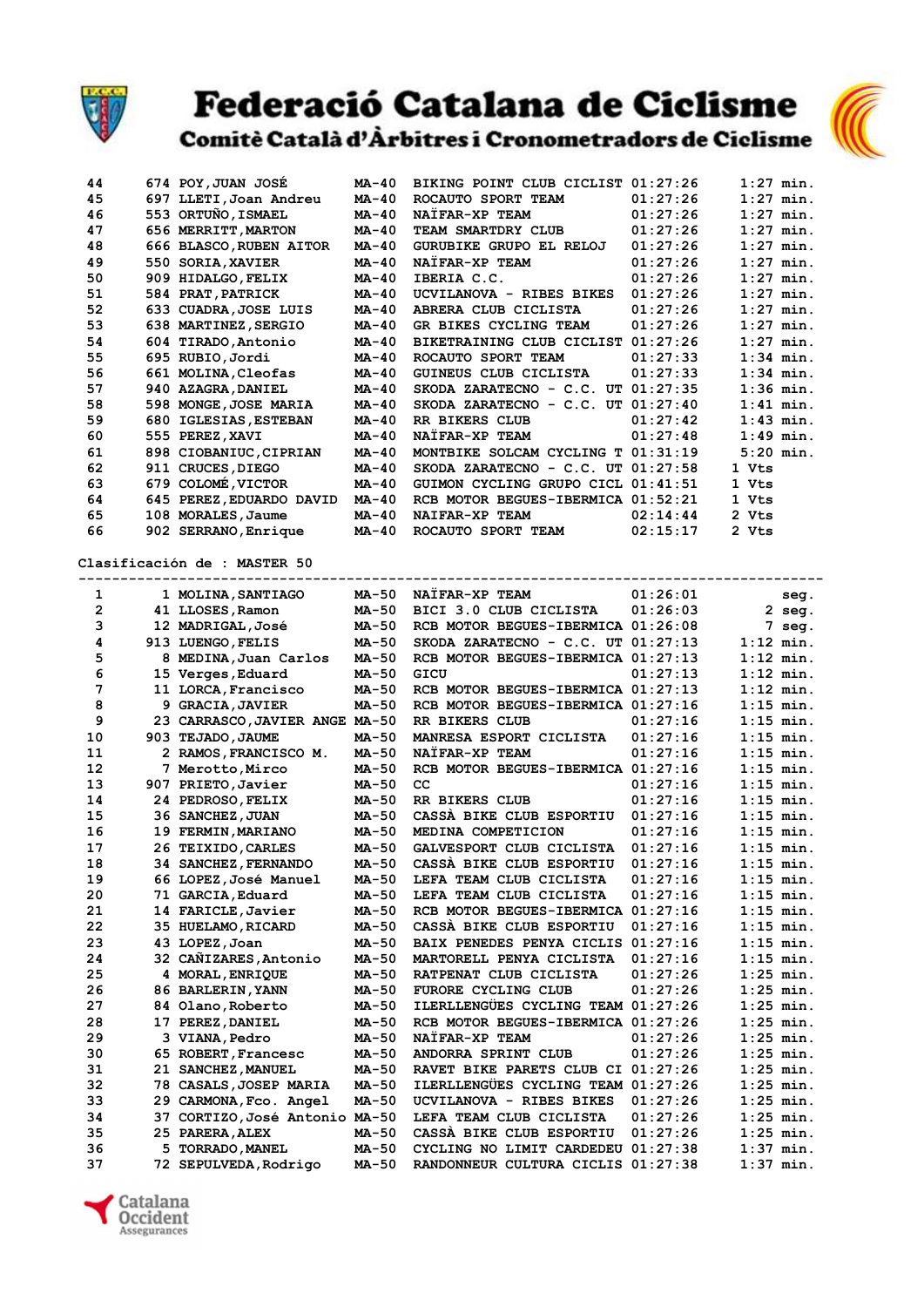

Federació Catalana de Ciclisme<br>Comitè Català d'Àrbitres i Cronometradors de Ciclisme



### Clasificación de : MASTER 60

| 1              | 74 DE DIEGO,Miquel MA-60                                                                                                             |                |                                    | VETERANOS CATALUNYA ASOCI 02:14:41 |          |       |
|----------------|--------------------------------------------------------------------------------------------------------------------------------------|----------------|------------------------------------|------------------------------------|----------|-------|
| $\mathbf{2}$   | 912 ROTTLER, Ulrich                                                                                                                  | MA-60          | RC 1886 VILLINGEN                  |                                    | 02:14:41 | 2 Vts |
| 3              | 46 OLMEDILLAS, Federico MA-60                                                                                                        |                |                                    | RCB MOTOR BEGUES-IBERMICA 02:14:42 |          | 2 Vts |
| 4              | 48 TERRONES, Antonio                                                                                                                 | MA-60          |                                    | RCB MOTOR BEGUES-IBERMICA 02:14:44 |          | 2 Vts |
| 5              | 55 GANDUL, Angel                                                                                                                     | $MA-60$        |                                    | GALVESPORT CLUB CICLISTA 02:14:44  |          | 2 Vts |
| 6              | 87 NOCETE, José                                                                                                                      |                |                                    | MONTORNES CLUB CICLISTA            | 02:14:44 | 2 Vts |
|                | 75 AMOR, JESÚS                                                                                                                       | MA-60<br>MA-60 |                                    |                                    |          |       |
| 7              |                                                                                                                                      |                |                                    | VETERANOS CATALUNYA ASOCI 02:14:44 |          | 2 Vts |
| 8              | 47 Ramírez, Adriano MA-60                                                                                                            |                |                                    | RCB MOTOR BEGUES-IBERMICA 02:14:44 |          | 2 Vts |
| 9              | 44 Perez, José MA-60<br>61 SABATER, Jordi MA-60                                                                                      |                |                                    | CYCLING NO LIMIT CARDEDEU 02:14:44 |          | 2 Vts |
| 10             |                                                                                                                                      |                |                                    | <b>BANYOLES CLUB CICLISTA</b>      | 02:14:44 | 2 Vts |
| 11             | 57 ROCA, Francisco MA-60<br>58 FRIGOLA, JOSE MA-60<br>62 HERNANDEZ, ENRIC MA-60                                                      |                |                                    | VETERANOS CATALUNYA ASOCI 02:14:51 |          | 2 Vts |
| 12             |                                                                                                                                      |                |                                    | SURIA BICIS FIGUERES CLUB 02:14:51 |          | 2 Vts |
| 13             | 58 FRIGOLA, JOSE<br>62 HERNANDEZ, ENRIC                                                                                              |                | PROBIKE CLUB                       |                                    | 02:14:55 | 2 Vts |
| 14             | 76 PARLADE, MANEL MA-60                                                                                                              |                |                                    | CYCLING NO LIMIT CARDEDEU 02:14:58 |          | 2 Vts |
| 15             |                                                                                                                                      |                |                                    | NOU EMPORDA BIKES CLUB CI 02:14:58 |          | 2 Vts |
| 16             | 54 ALONSO, GERMAN MA-60<br>50 CASADO, JOSEP MA-60<br>918 SANCHEZ, Juan MA-60                                                         |                |                                    | MONTORNES CLUB CICLISTA            | 02:14:58 | 2 Vts |
|                |                                                                                                                                      |                |                                    |                                    |          |       |
| 17             |                                                                                                                                      |                |                                    | VILANOVA UNIO CICLISTA             | 02:14:58 | 2 Vts |
| 18             | 53 PAREDES, Jaime MA-60                                                                                                              |                |                                    | VETERANOS CATALUNYA ASOCI 02:16:12 |          | 2 Vts |
| 19             | 49 CARRERE, Vicente MA-60 RCB MOTOR BEGUES-IBERMICA 02:17:37                                                                         |                |                                    |                                    |          | 2 Vts |
| 20             | 82 Navarro, José Antonio MA-60 A RITME DE PEDAL ASSOCIAC 02:26:06                                                                    |                |                                    |                                    |          | 3 Vts |
| 21             | 60 NARVAEZ, JOSE MANUEL MA-60 VETERANOS CATALUNYA ASOCI 02:28:05                                                                     |                |                                    |                                    |          | 3 Vts |
| 22             | 52 Perez, Antonio MA-60 MUNDO PENYA CICLISTA                                                                                         |                |                                    |                                    | 02:28:05 | 3 Vts |
|                |                                                                                                                                      |                |                                    |                                    |          |       |
|                | Clasificación de : FEMINA M-30                                                                                                       |                |                                    |                                    |          |       |
| $\mathbf{1}$   | 788 MILLA, YULIMAR F-M30 RCB MOTOR BEGUES-IBERMICA 02:14:44                                                                          |                |                                    |                                    |          |       |
|                |                                                                                                                                      |                |                                    |                                    |          |       |
|                | Clasificación de : FEMINA M-40                                                                                                       |                |                                    |                                    |          |       |
|                |                                                                                                                                      |                |                                    |                                    |          |       |
| $\mathbf{1}$   | 789 SARDINA, SANDRA F-M40 RR BIKERS CLUB                                                                                             |                |                                    |                                    | 02:14:44 |       |
| $2^{\sim}$     | 786 OSPINA, ÚRSULA F-M40 RATPENAT CLUB CICLISTA                                                                                      |                |                                    |                                    | 02:14:44 | 2 Vts |
| $3^{\circ}$    | 790 BASTIDA,VANESSA     F-M40  RCB MOTOR BEGUES-IBERMICA 02:14:51<br>914 PRESCOLI,SARA     F-M40  MARTORELL PENYA CICLISTA  02:15:16 |                |                                    |                                    |          | 2 Vts |
| $\overline{4}$ |                                                                                                                                      |                |                                    |                                    |          | 2 Vts |
| 5              | 785 GHILAIN, ALEXIANE F-M40 RATPENAT CLUB CICLISTA                                                                                   |                |                                    |                                    | 02:28:05 | 3 Vts |
|                | Clasificación por equipos                                                                                                            |                |                                    |                                    |          |       |
|                |                                                                                                                                      |                |                                    |                                    |          |       |
|                |                                                                                                                                      |                |                                    |                                    |          |       |
|                | 1 RCB MOTOR BEGUES-IBERMICA 04:19:20                                                                                                 |                |                                    |                                    |          |       |
|                | 2 RR BIKERS CLUB                                                                                                                     |                | $04:20:30$ a<br>$04:20:30$ a       | 1:10                               |          |       |
|                | 3 NAÏFAR-XP TEAM                                                                                                                     |                |                                    | 1:10                               |          |       |
|                | 4 CASSÀ BIKE CLUB ESPORTIU 04:20:33 a                                                                                                |                |                                    | 1:13                               |          |       |
|                | 5 ROCAUTO SPORT TEAM                                                                                                                 |                | 04:20:41 a 1:21<br>04:21:43 a 2:23 |                                    |          |       |
| 6              | UCVILANOVA - RIBES BIKES                                                                                                             |                |                                    |                                    |          |       |
| 7              | ABRERA CLUB CICLISTA 04:21:45 a                                                                                                      |                |                                    | 2:25                               |          |       |
|                | 8 GR BIKES CYCLING TEAM                                                                                                              |                | $04:21:48$ a                       | 2:28                               |          |       |
|                | 9 BIKETRAINING CLUB CICLIST                                                                                                          |                | 04:21:48 a                         | 2:28                               |          |       |
|                | 10 BIKING POINT CLUB CICLIST 04:21:58 a 2:38                                                                                         |                |                                    |                                    |          |       |
|                |                                                                                                                                      |                |                                    |                                    |          |       |
| 12             | 11 LEFA TEAM CLUB CICLISTA $04:21:58$ a $2:38$                                                                                       |                |                                    |                                    |          |       |
|                | SKODA ZARATECNO - C.C. UT $04:22:46$ a $3:26$<br>MONTBIKE SOLCAM CYCLING T $04:24:41$ a $5:21$                                       |                |                                    |                                    |          |       |
| 13             |                                                                                                                                      |                |                                    |                                    |          |       |
|                | 14 RATPENAT CLUB CICLISTA 05:09:36 a 50:16                                                                                           |                |                                    |                                    |          |       |
|                | 15 CYCLING NO LIMIT CARDEDEU 05:09:38 a 50:18<br>16 MARTORELL PENYA CICLISTA 05:09:48 a 50:28                                        |                |                                    |                                    |          |       |
|                |                                                                                                                                      |                |                                    |                                    |          |       |
|                | 17 VETERANOS CATALUNYA ASOCI 06:44:16 a 2:24:56                                                                                      |                |                                    |                                    |          |       |
|                | Clasificación de : Montaña                                                                                                           |                |                                    |                                    |          |       |
|                |                                                                                                                                      |                |                                    |                                    |          |       |
| $\mathbf{1}$   | 688 JUNCOSA, Carles MA-40 ROCAUTO SPORT TEAM                                                                                         |                |                                    |                                    | 3 Pts    |       |
| $2^{\circ}$    | 601 ARCE, JOHNNY ALEXANDE MA-40 TEAM SMARTDRY CLUB                                                                                   |                |                                    |                                    | 2 Pts    |       |
|                |                                                                                                                                      |                |                                    |                                    |          |       |
| 3              |                                                                                                                                      |                |                                    |                                    | 1 Pts    |       |
|                | 681 BRUNO, Albert MA-40 PROBIKE CLUB                                                                                                 |                |                                    |                                    |          |       |